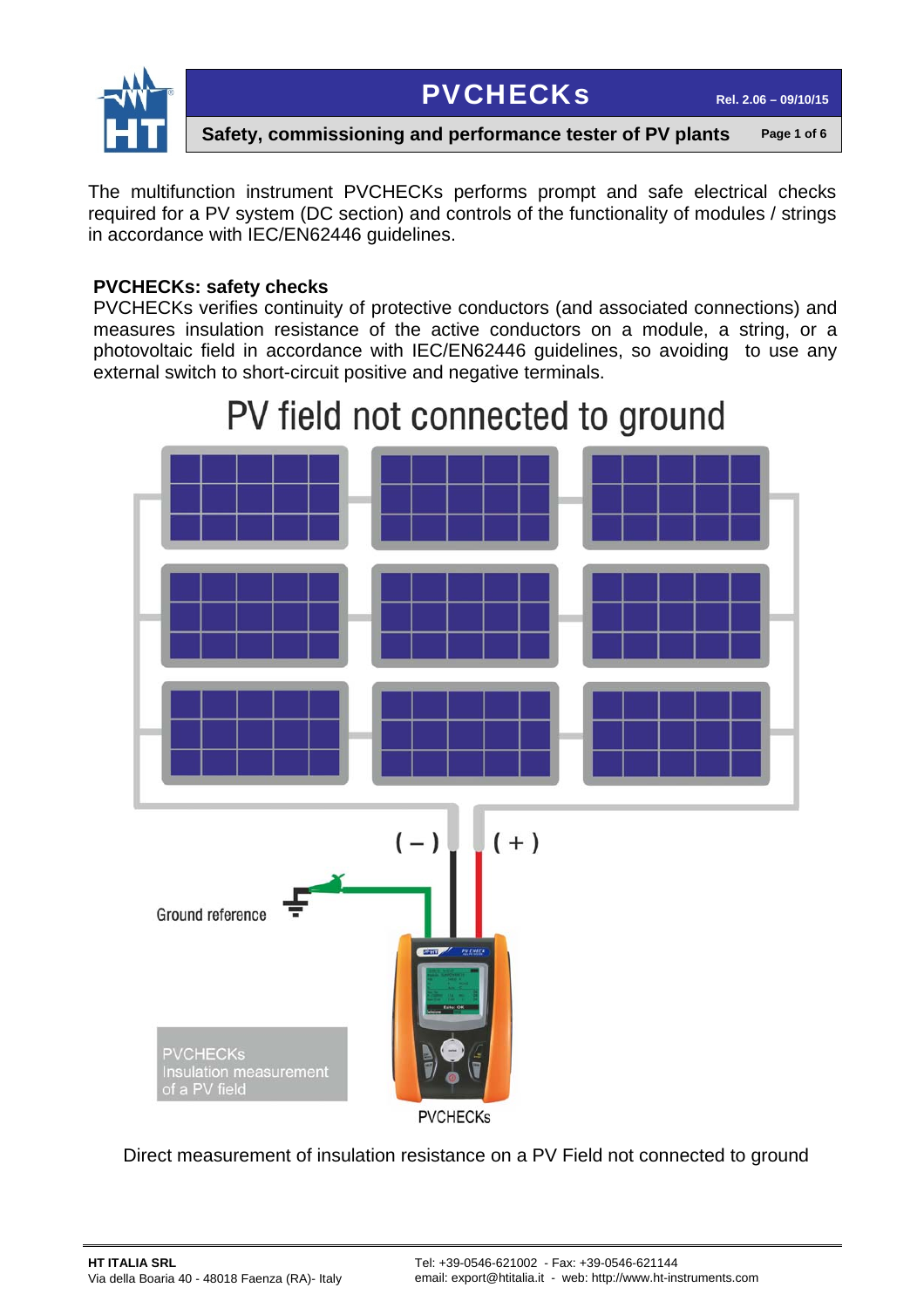



**Safety, commissioning and performance tester of PV plants** Page 2 of 6

#### **PVCHECKs: functionality checks**

PVCHECKs verifies functionality of a PV string in accordance with the IEC/EN62446 guidelines by measuring open circuit voltage and short-circuit current under operating conditions **up to 15A** and extrapolating the results referred to the STC (by measuring the solar radiation). Finally, it displays measurements as well as comparison with the PV strings previously tested.





Test IVCK – Automatic measurement of Voc, Isc + Insulation + Continuity on a PV Module/String without irradiance measurement

Test IVCK – Automatic measurement of Voc, Isc + Insulation + Continuity on a PV Module/String with irradiance measurement with optional accessories SOLAR-02 and HT304N

#### **PVCHECKs: performance checks**

PVCHECKs analyses the performance of a PV array (DC) under the operating conditions (connected to the inverter) displaying the generated power and the efficiency of the PV plant in accordance with IEC/EN62446.

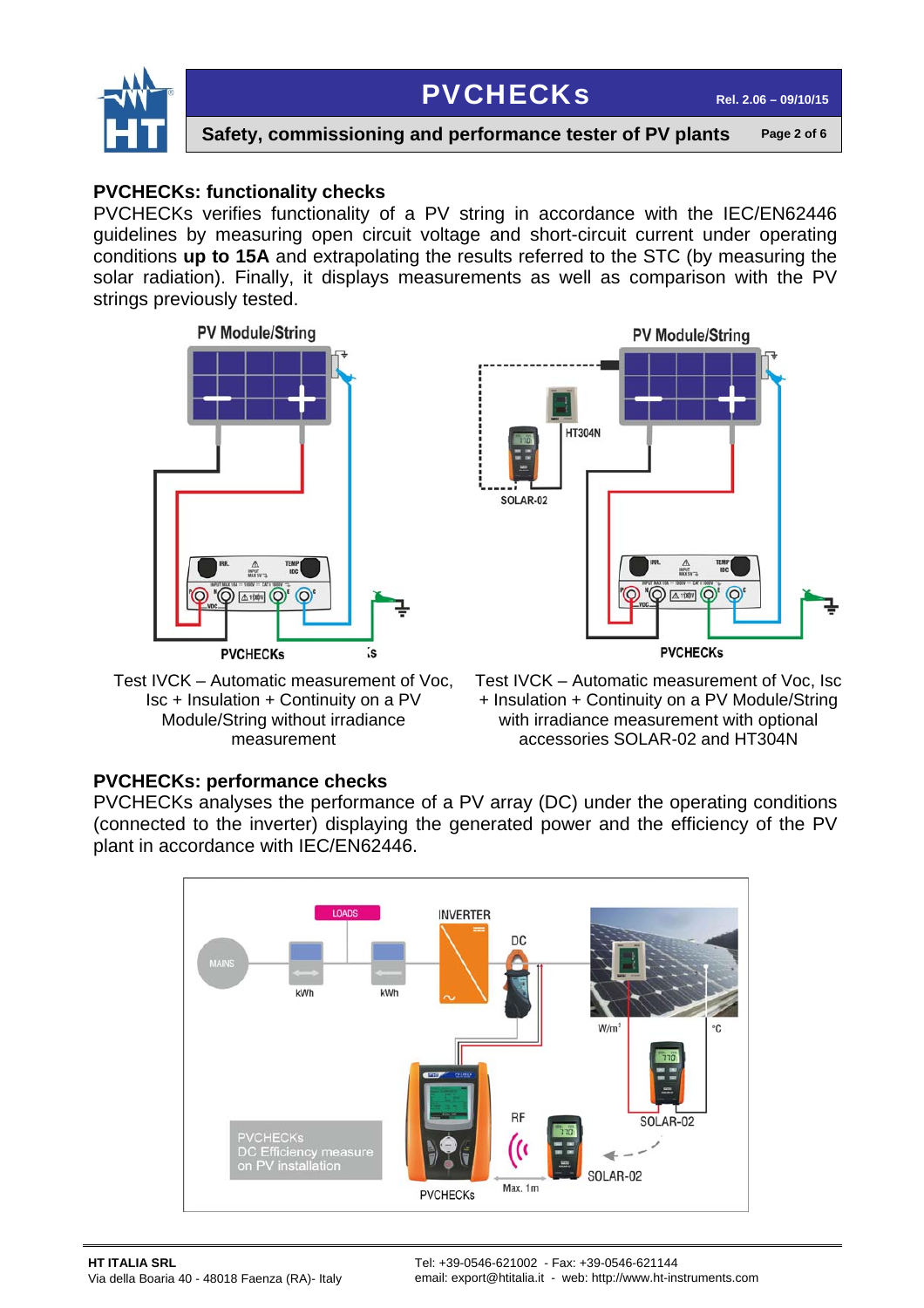

**Safety, commissioning and performance tester of PV plants** Page 3 of 6

### **2. ELECTRICAL SPECIFICATIONS**

Accuracy is calculated as  $\pm$  [% readings + (no. of digits) \* resolution] at 23°C  $\pm$  5°C, relative humidity <80%HR

### **2.1. PERFORMANCE TEST**

| <b>DC Voltage</b>  |                       |                        |
|--------------------|-----------------------|------------------------|
| Range (V)          | <b>Resolution (V)</b> | Uncertainty            |
| $5.0 \div 199.9$   |                       |                        |
| $200.0 \div 999.9$ | 0.5                   | $\pm$ (1.0%rdg + 2dgt) |

| DC current (by mean external clamp) |                        |                         |
|-------------------------------------|------------------------|-------------------------|
| Range (mV)                          | <b>Resolution (mV)</b> | Uncertainty             |
| $-1100 \div -5$                     |                        |                         |
| $5 \div 1100$                       | 0.1                    | $\pm$ (0.5%rdg + 0.6mV) |

DC current is always positive ;DC current zeroed if the related voltage value is < 5mV

| FS DC clamp [A]    | <b>Resolution [A]</b> | Minimum read value [A] |
|--------------------|-----------------------|------------------------|
| $1 <$ FS $<$ 10    | 0.001                 | 0.05                   |
| 10< $FS \le 100$   | 0.01                  | 0.5                    |
| 100< $FS \le 1000$ |                       |                        |

| DC Power (Vmeas > 150V) |                      |                       |                                       |
|-------------------------|----------------------|-----------------------|---------------------------------------|
| Clamp FS (A)            | Range (W])           | <b>Resolution (W)</b> | Uncertainty                           |
| 1< $\text{FS} \leq 10$  | $0.000k \div 9.999k$ | 0.001k                | $\pm$ (1.5%rdg + 3dgt)                |
| 10< $FS \le 100$        | $0.00k \div 99.99k$  | 0.01k                 | $($ lmeas < 10%FS)<br>$\pm$ (1.5%rdg) |
| 100< $FS \le 1000$      | $0.0k \div 999.9k$   | 0.1k                  | (Imeas $\geq$ 10%FS)                  |

| <b>Irradiance (by mean HT304N)</b> |                        |                         |
|------------------------------------|------------------------|-------------------------|
| Range (mV)                         | <b>Resolution (mV)</b> | Uncertainty             |
| $\div$ 40.0                        | 0.02                   | $\pm$ (1.0%rdg + 0.1mV) |

| Temperature (by mean PT300N) |                        |                      |
|------------------------------|------------------------|----------------------|
| Range $(°C)$                 | <b>Resolution (°C)</b> | Uncertainty          |
| $-20.0 \div 100.0$           |                        | $\pm$ (1.0%rdg +1°C) |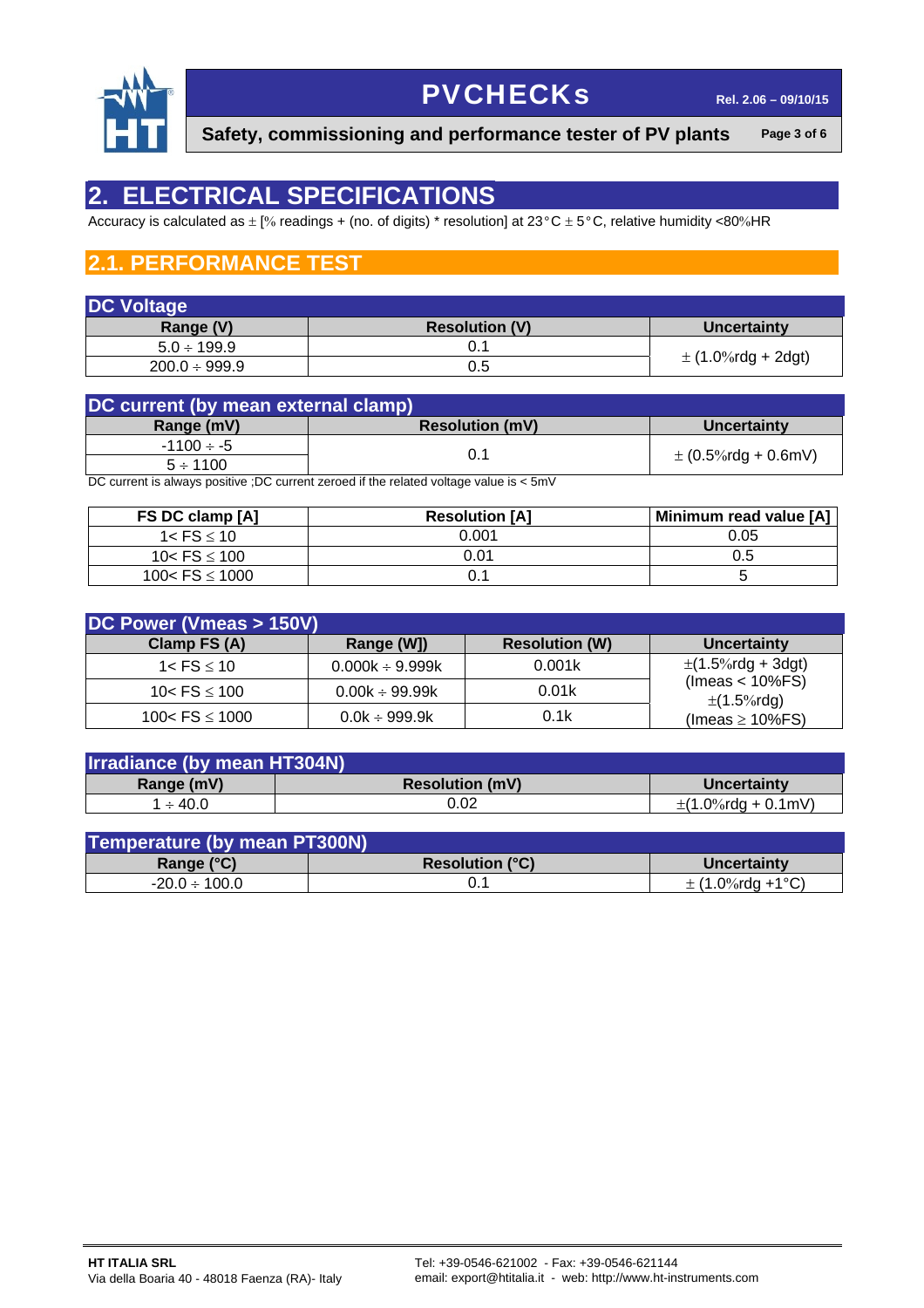

Safety, commissioning and performance tester of PV plants Page 4 of 6

### **2.2. FUNCTIONALITY TEST**

| DC Voltage @ OPC |                       |                      |
|------------------|-----------------------|----------------------|
| Range (V)        | <b>Resolution (V)</b> | <b>Uncertainty</b>   |
| $5.0 \div 199.9$ |                       |                      |
| $200 \div 999$   |                       | $\pm$ (1.0%rdg+2dgt) |

Minimum VPN voltage to start the test: 15V

| <b>DC Current @ OPC</b> |                       |                      |
|-------------------------|-----------------------|----------------------|
| Range (A)               | <b>Resolution (A)</b> | <b>Uncertainty</b>   |
| $0.10 \div 15.00$       | 0.01                  | $\pm$ (1.0%rdg+2dgt) |

| DC Voltage @ STC |                       |                      |
|------------------|-----------------------|----------------------|
| Range (V)        | <b>Resolution (V)</b> | Uncertainty          |
| $5.0 \div 199.9$ |                       |                      |
| $200 \div 999$   |                       | $\pm$ (4.0%rdg+2dgt) |

| <b>DC Current @ STC</b> |                       |                      |
|-------------------------|-----------------------|----------------------|
| Range (A)               | <b>Resolution (A)</b> | Uncertainty          |
| $0.10 \div 15.00$       | 0.01                  | $\pm$ (4.0%rdg+2dgt) |

| <b>Irradiance (by mean HT304N)</b> |                        |                         |
|------------------------------------|------------------------|-------------------------|
| Range (mV)                         | <b>Resolution (mV)</b> | Uncertainty             |
| $\div$ 40.0                        | 0.02                   | $\pm$ (1.0%rdg + 0.1mV) |

| Temperature (by mean PT300N) |                                            |                      |
|------------------------------|--------------------------------------------|----------------------|
| Range $(°C)$                 | <b>Resolution <math>(^{\circ}C)</math></b> | Uncertainty          |
| $-20.0 \div 100.0$           |                                            | $\pm$ (1.0%rda +1°C) |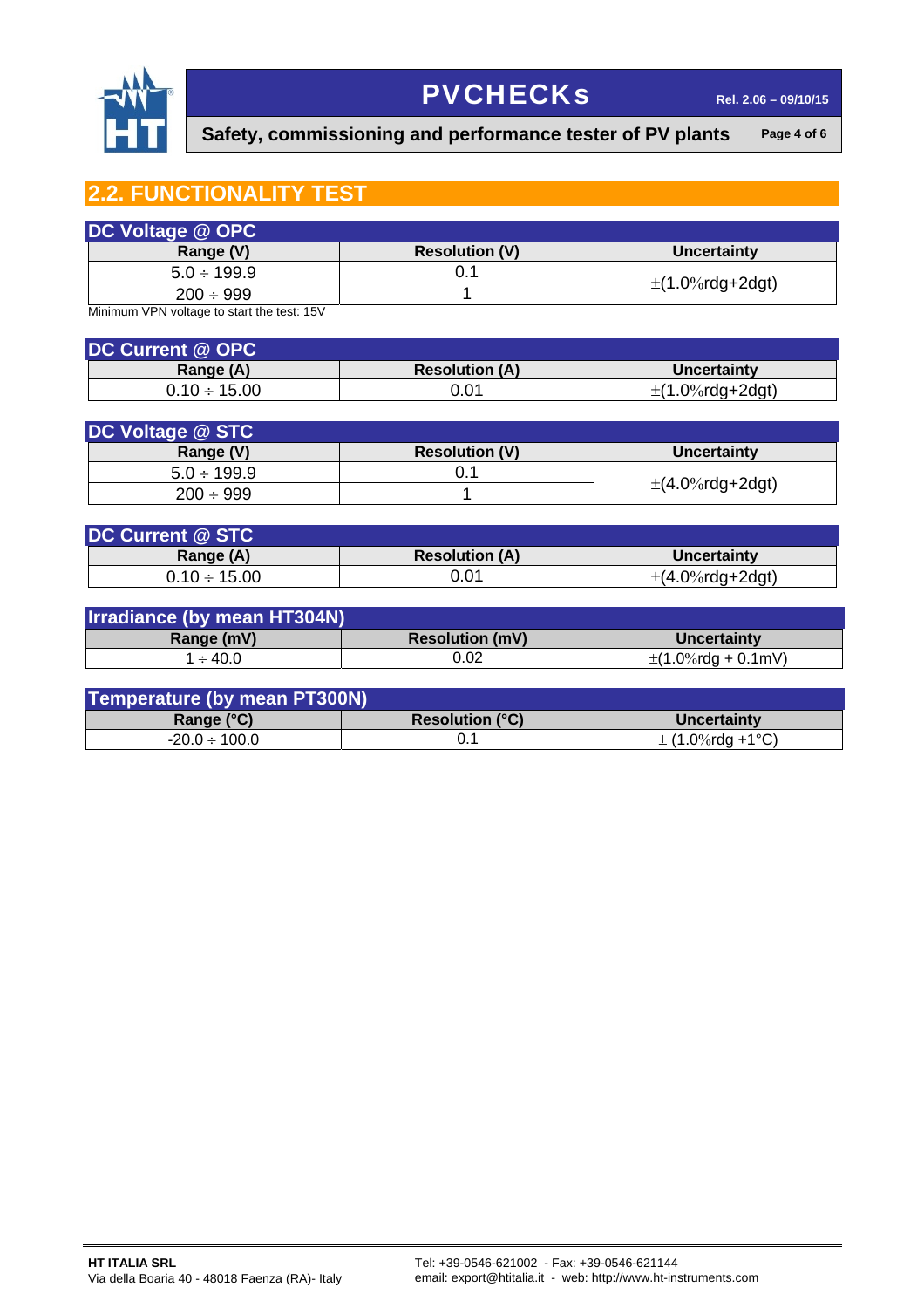

Safety, commissioning and performance tester of PV plants Page 5 of 6

#### **2.3. SAFETY TEST**

| Continuity Test (LOWΩ) |                     |                        |  |  |  |
|------------------------|---------------------|------------------------|--|--|--|
| Range $[\Omega]$       | Resolution $\Omega$ | <b>Uncertainty</b>     |  |  |  |
| $0.00 \div 1.99$       | 0.01                |                        |  |  |  |
| $2.0 \div 19.9$        | 0.1                 | $\pm$ (2.0%rdg + 2dgt) |  |  |  |
| $20 \div 199$          |                     |                        |  |  |  |

Test current >200mA DC up to 2 $\Omega$  (test leads included), Resolution 1mA, Uncertainty  $\pm (5.0\% \text{rdg} + 5\text{dgt})$ <br>Open loop voltage  $4 < V_0 < 10V$ Open loop voltage

| <b>Insulation Test (M<math>\Omega</math>) – Mode TIMER</b> |                                   |                        |                      |  |  |
|------------------------------------------------------------|-----------------------------------|------------------------|----------------------|--|--|
| Test voltage [V]                                           | Range [ $M$ 2]                    | Resolution $[M\Omega]$ | <b>Uncertainty</b>   |  |  |
|                                                            | $0.01 \div 1.99$                  | 0.01                   |                      |  |  |
| 250, 500, 1000                                             | $2.0 \div 19.9$                   | 0.1                    | $\pm$ (5.0%rdg+5dgt) |  |  |
|                                                            | $20 \div 199$                     |                        |                      |  |  |
| Open voltage:                                              | $<$ 1.25 $*$ nominal test voltage |                        |                      |  |  |

Short circuit current: <15mA (peak) for all test voltages

Generated voltage Resolution 1V, uncertainty  $\pm$  (5.0%rdg + 5dgt) @ Rmis> 0.5% FS<br>Test current  $\Rightarrow$  1mA with load = 1kΩ x Vnom

 $> 1$ mA with load = 1k $\Omega$  x Vnom

| Insulation Test (M $\Omega$ ) – Mode FIELD (*), STRING (**) |                     |                        |                        |  |  |
|-------------------------------------------------------------|---------------------|------------------------|------------------------|--|--|
| Test voltage [V]                                            | Range [ $M\Omega$ ] | Resolution $[M\Omega]$ | Uncertainty (***)      |  |  |
| 250                                                         | $0.1 \div 1.9$      | 0.1                    |                        |  |  |
|                                                             | $2 \div 99$         |                        |                        |  |  |
| 500                                                         | $0.1 \div 1.9$      | 0.1                    |                        |  |  |
|                                                             | $2 \div 99$         |                        | $\pm$ (20.0%rdg+ 5dgt) |  |  |
| 1000                                                        | $0.1 \div 1.9$      | 0.1                    |                        |  |  |
|                                                             | $2 \div 99$         |                        |                        |  |  |

(\*) For FIELD mode if VPN >1V the minimum voltage VEP and VEN for the calculation of Ri(+) and Ri(-) is 1V  $(*)$  For STRING mode minimum VPN voltage to start the test: 15V (\*\*) For STRING mode minimum VPN voltage to start the test:  $15V$ <br>Open voltage  $\leq 1.25$  x nominal test voltage Open voltage  $\leftarrow$  1.25 x nominal test voltage<br>
Short circuit current  $\leftarrow$  15mA (peak) for each test

< 15mA (peak) for each test voltage

Generated voltage resolution 1V, accuracy  $\pm$  (5.0%reading + 5digits) @ Rmis> 0.5% FS<br>Rated current measured > 1mA with 1kΩ @ Vnom

 $> 1$ mA with 1k $\Omega$  @ Vnom

$$
\frac{\max\left\{R^+, R^-\right\}}{\min\left\{R^+, R^-\right\}} \ge 100
$$

 $(**)$  For FIELD mode:  $add 5$  dgts to the accuracy if